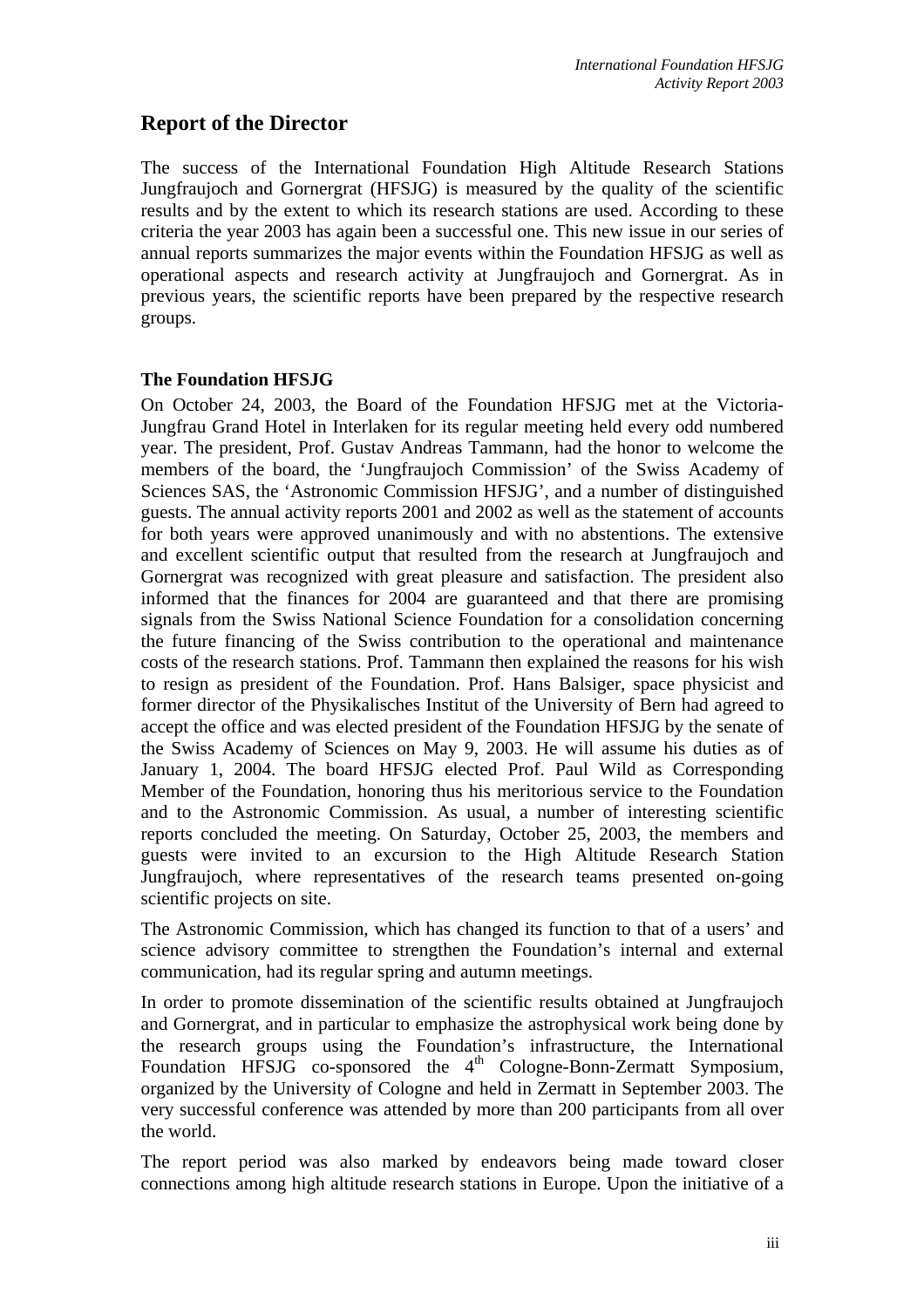number of research groups working at Jungfraujoch and/or abroad, the Foundation was involved in several research proposals for Networks of Excellence within FP6, the European Commission's Sixth Framework Programme 2002-2006. The director HFSJG had the honor to represent the Foundation at two meetings in Italy for the proposal ATPROMO (Atmospheric Parameters and Radiation On Mountain Observatories; Rome, May 7-8, 2003; and Torino, September 19-20, 2003), headed by Dr. Alba Zanini, Istituto Nazionale di Fisica Nucleare - Sezione Torino, Torino, Italy. He was also invited to participate from June 28 - July 3, 2003, in the workshop "High Mountain Observatories and the Challenges of the 21st Century", at Borovetz, Bulgaria, organized by Prof. Jordan Stamenov, Director of the Institute for Nuclear Research and Nuclear Energy, INRNE, Bulgarian Academy of Sciences, and head of the scientific station at Mt. Moussala. This workshop resulted in a memorandum of understanding emphasizing the significance of High Mountain Observatories. All the meetings were extremely successful in providing an overview of the scientific activity at high altitude locations as well as in establishing very useful contacts to the station managers of other high alpine scientific stations in Europe. (Please see corresponding documents at the end of the activity report.)

# **The High Altitude Research Station Jungfraujoch**

As documented by the individual reports and the lists and statistics, the High Altitude Research Station Jungfraujoch continued to be a place of exceptionally lively and exciting research. In 2003, 32 teams from 23 institutions were active at Jungfraujoch. Among the 32 research projects, 20 were primarily based on automatic measurements around the clock. With the exception of Italy (whose researchers work exclusively at the Astronomical Observatory Gornergrat North), all member countries of the Foundation benefited from the excellent research conditions (Figure 1). By number of projects, Germany was the second largest user after Switzerland. As in previous years, researchers from The Netherlands, a former member country of the Foundation, were also present. Scientists spent a total of 686 person-working days at Jungfraujoch. As shown in Figure 2, this number is lower than the numbers of the past years and reflects the trend to automatic and remote-controlled measurements. Also, for several field campaigns, the scientific station Jungfraujoch was just used as a base. Figure 3 illustrates the relative number of person-working days for 2003 by country. Leading in presence at Jungfraujoch were the Institut d'Astrophysique et Géophysique de l'Université de Liège, the LIDAR group from the Laboratoire de Pollution Atmosphérique et Sol de l'Ecole Polytechnique Fédérale de Lausanne (EPFL), and the University of York, Department of Chemistry together with the University of Leeds, School of Environment / Department of Chemistry (Free Tropospheric Experiment 2003, FREETEX 03). Researchers from the Institut für Medizinische Physik, Universität Innsbruck, Austria, pursued their long-term annual measurement campaigns on solar UV irradiance. Complementing the automatic meteorological measurements, our custodians continued the daily weather observations for the Federal Office of Meteorology and Climatology (MeteoSwiss). The custodians also provide the updates for a new internet weather report of the Jungfraubahn.

The extensive research conducted at Jungfraujoch during 2003 resulted in 112 scientific publications, conference contributions, and data reports. It is noteworthy that young and in particular young women scientists are playing an increasingly active role. In 2003, six Ph.D. theses were based on work conducted at Jungfraujoch.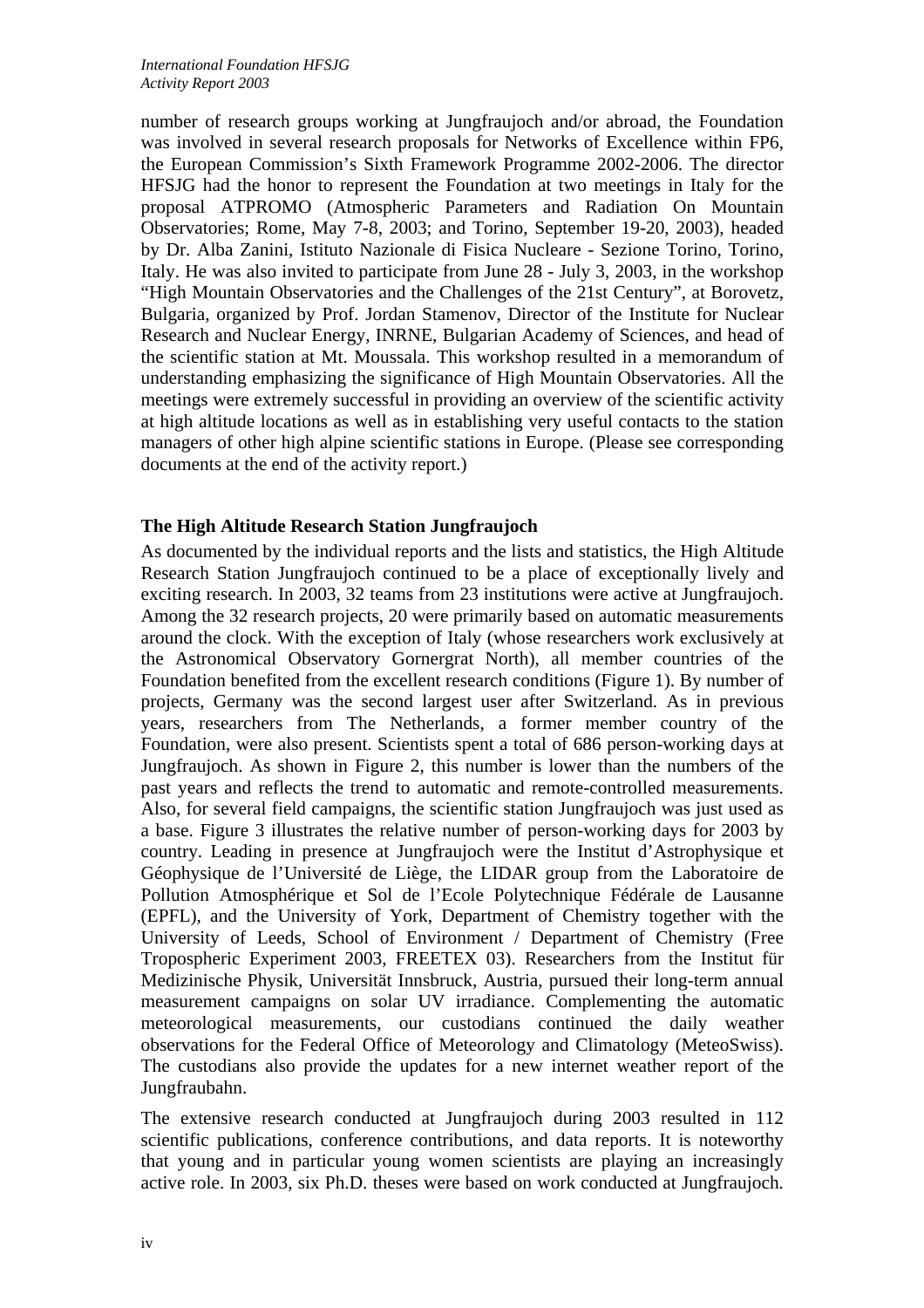

*Figure 1: Number of research projects at the High Altitude Research Station Jungfraujoch by country.* 



*Figure 2: Number of working days spent by scientists at the High Altitude Research Station Jungfraujoch during the past years.*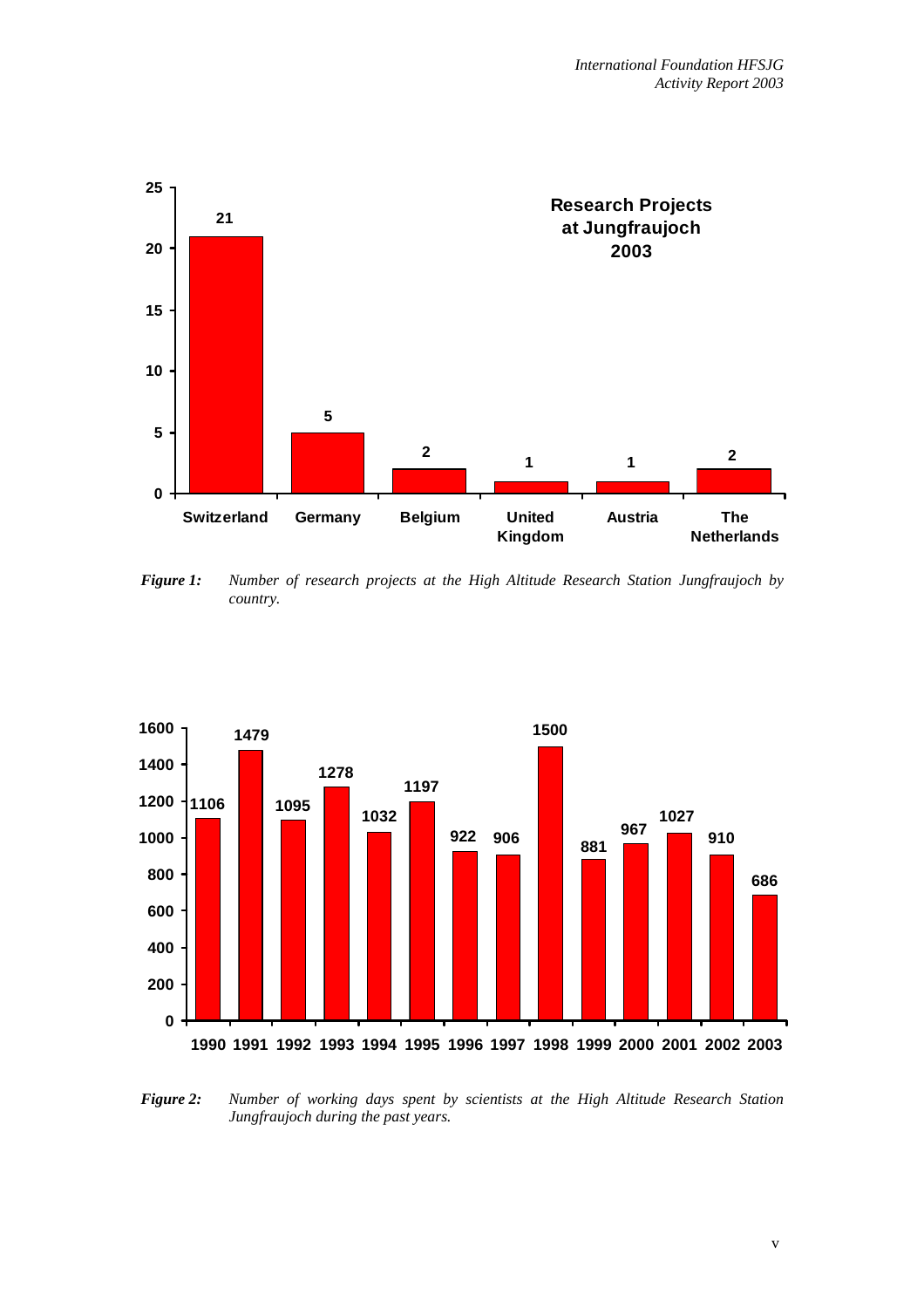

*Figure 3: Relative number of person-working days at the High Altitude Research Station Jungfraujoch by country.* 

Due to the unique location and the unspoiled environment as well as the quality of the scientific work, Jungfraujoch has maintained its role as a center for environmental research. The site plays a significant role in a number of nationally and internationally coordinated research programs. Jungfraujoch is a key station in the following major networks:

| <b>NDSC</b>     | Network for the Detection of Stratospheric Change             |
|-----------------|---------------------------------------------------------------|
|                 | <b>Primary Site</b>                                           |
| <b>GAW</b>      | Global Atmosphere Watch                                       |
| <b>GAW-DACH</b> | European Baseline Station, together with                      |
|                 | Zugspitze/Hohenpeissenberg (2962 m, Germany) and              |
|                 | Sonnblick (3106 m, Austria)                                   |
| <b>SOGE</b>     | <b>System for Observation of Halogenated Greenhouse Gases</b> |
|                 | in Europe                                                     |
| <b>AEROCARB</b> | Airborne European Regional Observations of the Carbon         |
|                 | <b>Balance</b>                                                |
| <b>EARLINET</b> | European Aerosol Research Lidar Network                       |
| <b>CHARM</b>    | <b>Swiss Atmospheric Radiation Monitoring Program</b>         |
| <b>ANETZ</b>    | <b>Automatic Measuring Network of MeteoSwiss</b>              |
| <b>RADAIR</b>   | Swiss Automatic Network for Air Radioactivity                 |
|                 | Monitoring                                                    |
| <b>NADAM</b>    | Netz für automatische Dosis-Alarmierung und -Meldung          |
| <b>NABEL</b>    | Nationales Beobachtungsnetz für Luftfremdstoffe               |
|                 | (National Air Pollution Monitoring Network)                   |
| ASRB            | <b>Alpine Surface Radiation Budget Network</b>                |
| <b>AGNES</b>    | Automated GPS Network for Switzerland                         |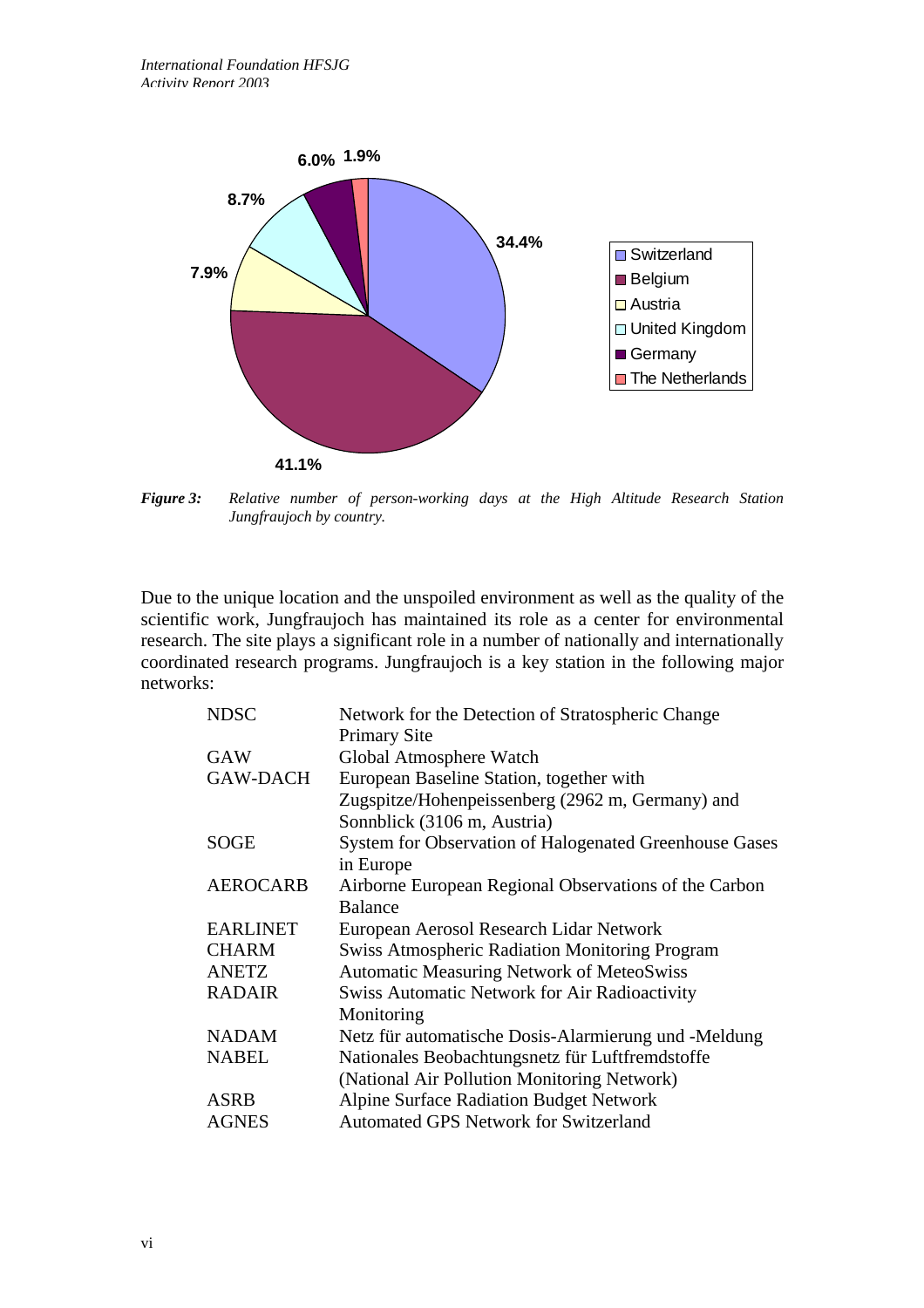The significance of the environmental research at Jungfraujoch is threefold:

- 1) the large number of chemical and physical atmospheric parameters measured simultaneously at the same site by a variety of state-of-the-art experimental techniques,
- 2) the existence of long-term datasets which are unique in the world, and
- 3) the extensive interaction of scientists across disciplines on all scales: locally, in national, European, and global networks, including ground-based measurements as well as observations from space, and combining experiment and theory.

Jungfraujoch, however, is not only a center for atmospheric and environmental research. The high alpine surroundings are of equal importance, as demonstrated e.g. by the research projects conducted by the University of Zürich, Department of Geography, Glaciology and Geomorphodynamics Group (rock-face temperature monitoring), by the Swiss Federal Institute of Technology, Laboratory of Hydraulics, Hydrology and Glaciology, Zürich (permafrost temperature monitoring in alpine rock walls). These long-term temperature measurements will be of importance for the evaluation of the consequences of heat waves such as the one in summer 2003 to the high alpine environment in general but in particular for the region of the UNESCO World Heritage Jungfrau-Aletsch-Bietschhorn (JAB). Glacier parameters as key indicators for climatic changes were also measured remotely by means of SAR (synthetic aperture radar) within the Swiss Alpine Airborne SAR Experiment SASARE (University of Zurich, Department of Geography, Remote Sensing Laboratories). It was the first time that such an SAR experiment was flown in a high alpine environment. The extraction of climate information from archives within the JAB was also the goal of ice drilling campaigns in the Fiescherhorn/Jungfraujoch area conducted by a joint team of the University of Bern, Laboratory for Radio- and Environmental Chemistry, and the Paul Scherrer Institute within the NCCR Climate project VITA (NCCR Climate: National Centre of Competence in Research on Climate; VITA: Varves, Ice cores, and Tree rings - Archives with annual resolution).

On November 7, 2003, the highest grid connected photovoltaic power plant in the world, installed and operated by the Berner Fachhochschule, Hochschule für Technik und Informatik (HTI), Burgdorf, celebrated its 10th anniversary. Throughout the years the experimental plant operated successfully with 100% availability in energy production and data monitoring, and it provided a wealth of results on technological and environmental aspects. The HTI celebrated this event on site with one of its traditional Face-to-Face meetings, bringing about 60 representatives from science, industry, politics, and media to Jungfraujoch.

The Research Station, the scientific activity, and the unique environment of the new UNESCO World Heritage Jungfrau-Aletsch-Bietschhorn attracted a number of visitors throughout the year. Several organizations initiated meetings of national and international scientific committees in the Jungfrau region and combined these meetings with an excursion to Jungfraujoch, e.g.

- HYDRAM group of the Ecole Polytechnique Fédérale de Lausanne EPFL (Prof. André Musy, February 20, 2003)
- Swiss Aral Sea Mission, Uzbekistan (March 7, 2003)
- AGAGE Meeting of EMPA (June 18, 2003)
- Deutscher Geographentag (September 27, 2003)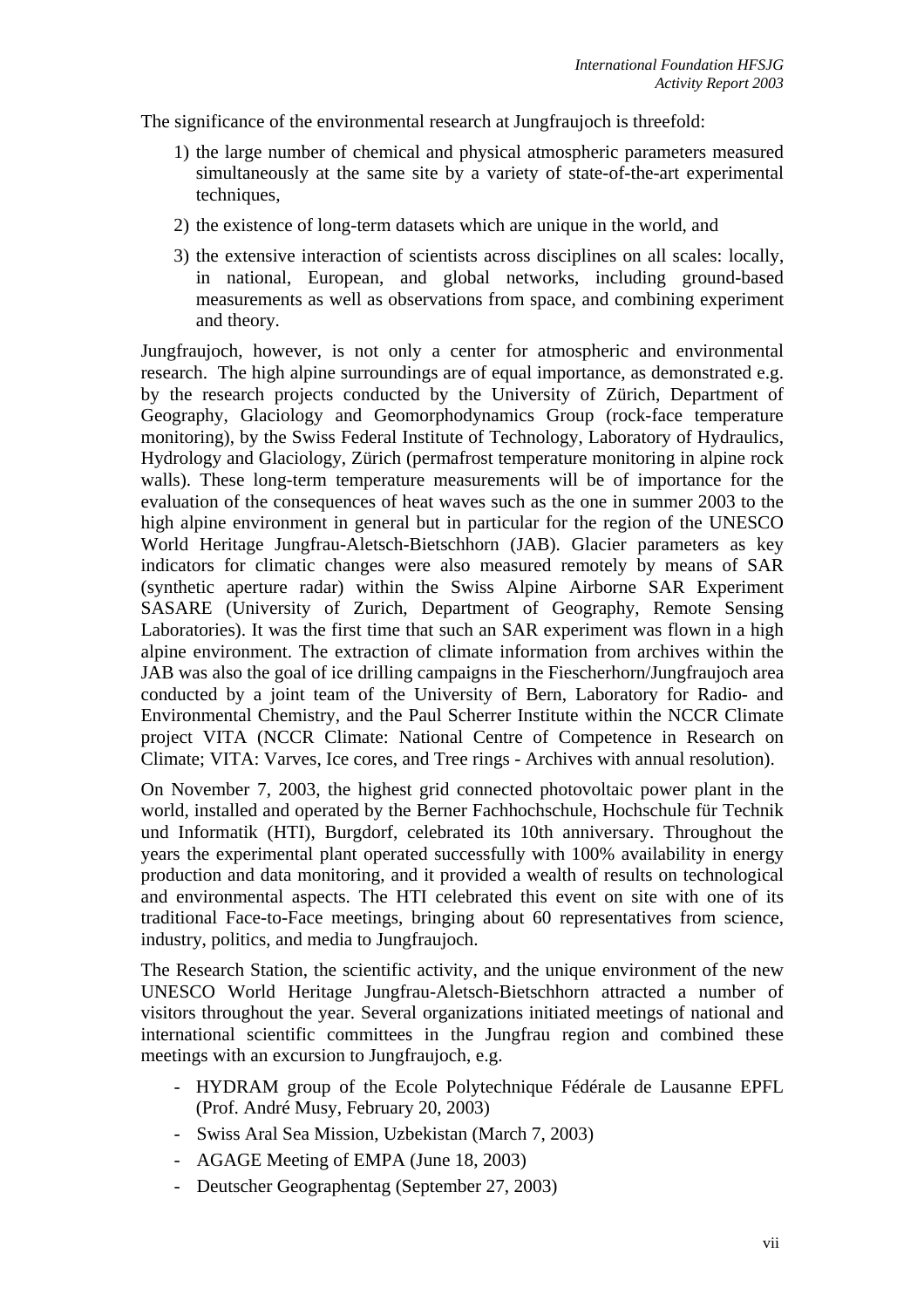- Wengen Workshop 2003 (Prof. Martin Beniston, October 4, 2003)
- COST-723 Workshop (October 5, 2003)

The administration HFSJG also received a number of requests for visits to the Research Station from representatives of news media and non-scientific groups. Thanks to the help of the researchers and the custodians most of them could be realized, and all were extremely well received. Life in the mountains, the high alpine environment, and the research activity were reflected in more than 20 contributions in the news.

The extreme solar events of October and November 2003 attracted the attention of scientists, engineers, and the public worldwide. Intense northern lights (aurora) were visible on the entire globe even at low geographic latitudes. Eye-witness reports in Switzerland included locations such as Jungfraujoch and the region of Lake Constance and were extensively discussed in the media.

In order to provide the researchers with optimal working conditions, continuous effort is needed to keep the environment clean and the infrastructure in good condition. As in previous years, several coordination discussions took place with the management of the Jungfraubahnen. Prime topics were measures to avoid or minimize disturbances of the scientific measurements by emissions in connection with ongoing and planned construction work or by apparatus defects. A few disturbing emissions due to technical malfunctions were eliminated promptly. The continuous support by Mr. Andreas Wyss, chief of technical services and maintenance division of the Jungfraubahnen at Jungfraujoch, and his team is gratefully acknowledged.

Maintenance work on the infrastructure of the Research Station included repainting the laboratories on the ground floor in the Research Station, and the repair of small water leaks in the flat roofs of the Sphinx building and the Research Station.

At the end of July, reaching age 65, Mrs. and Mr. Susanne and Kurt Jenni resigned as our substitute custodians after three years of devoted service to the benefit of the researchers and the Foundation. They were succeeded by Mrs. and Mr. Gertrud and Kurt Hemund.

### **The High Altitude Research Station Gornergrat**

Due to its unique location, its clean environment, and the good infrastructure, the High Altitude Research Station Gornergrat, which includes the two astronomical observatories Gornergrat South and Gornergrat North as well as a container laboratory, continued to serve as an excellent basis for astrophysical research.

The Astronomical Observatory Gornergrat North is subleased to the Italian Consiglio Nazionale delle Ricerche (CNR). It is equipped with a 1.5m Cassegrain-Infrared (IR) Telescope (TIRGO). The telescope and related instrumentation are run by the Istituto di Radioastronomia (IRA-CNR), sezione di Firenze (former CAISMI), with the assistance of the Osservatorio Astrofisico di Arcetri and the Dipartimento di Astronomia e Scienza dello Spazio of the Università di Firenze. Observations were made during the winter months 2002/2003 and again after the summer season, which is not suited for IR observations. TIRGO activity was focused on observing galaxies in the local universe to address the issue of galaxy formation.

The Observatory Gornergrat South is subleased to the Universität zu Köln. Here, the I. Physikalisches Institut der Universität zu Köln has installed the 3m radio telescope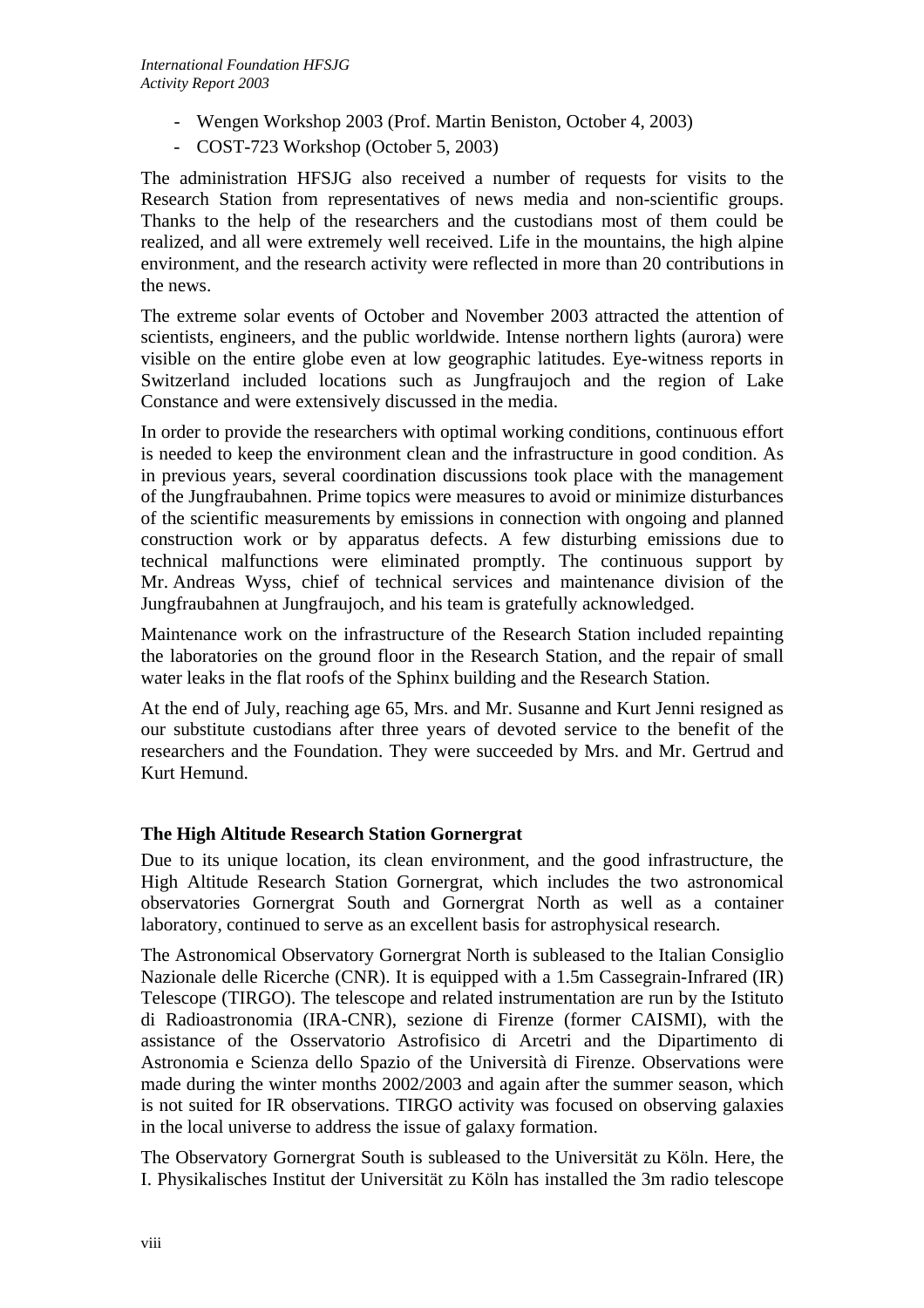KOSMA (Kölner Observatorium für Submillimeter und Millimeter Astronomie). The central topic of the research with KOSMA is the spectrally resolved observation of the global distribution of interstellar matter in the Milky Way and nearby external galaxies, using the important mm-, submm-lines of CO, and atomic carbon. The most advanced technical equipment (two superconductor-insulator-superconductor SIS array receivers) combined with the excellent observing conditions at Gornergrat allow astronomical observations up to the highest frequencies accessible to ground-based instruments.

Both instruments at Gornergrat are accessible to guest investigators. In 2003, scientists from 18 European and non-European research institutions spent a total of 936 person-working days at the astronomical observatories at Gornergrat (Figures 4 and 5).



*Figure 4: Statistics of the person-working days at the Astronomical Observatory Gornergrat North.* 



*Figure 5: Statistics of the person-working days at the Astronomical Observatory Gornergrat South.*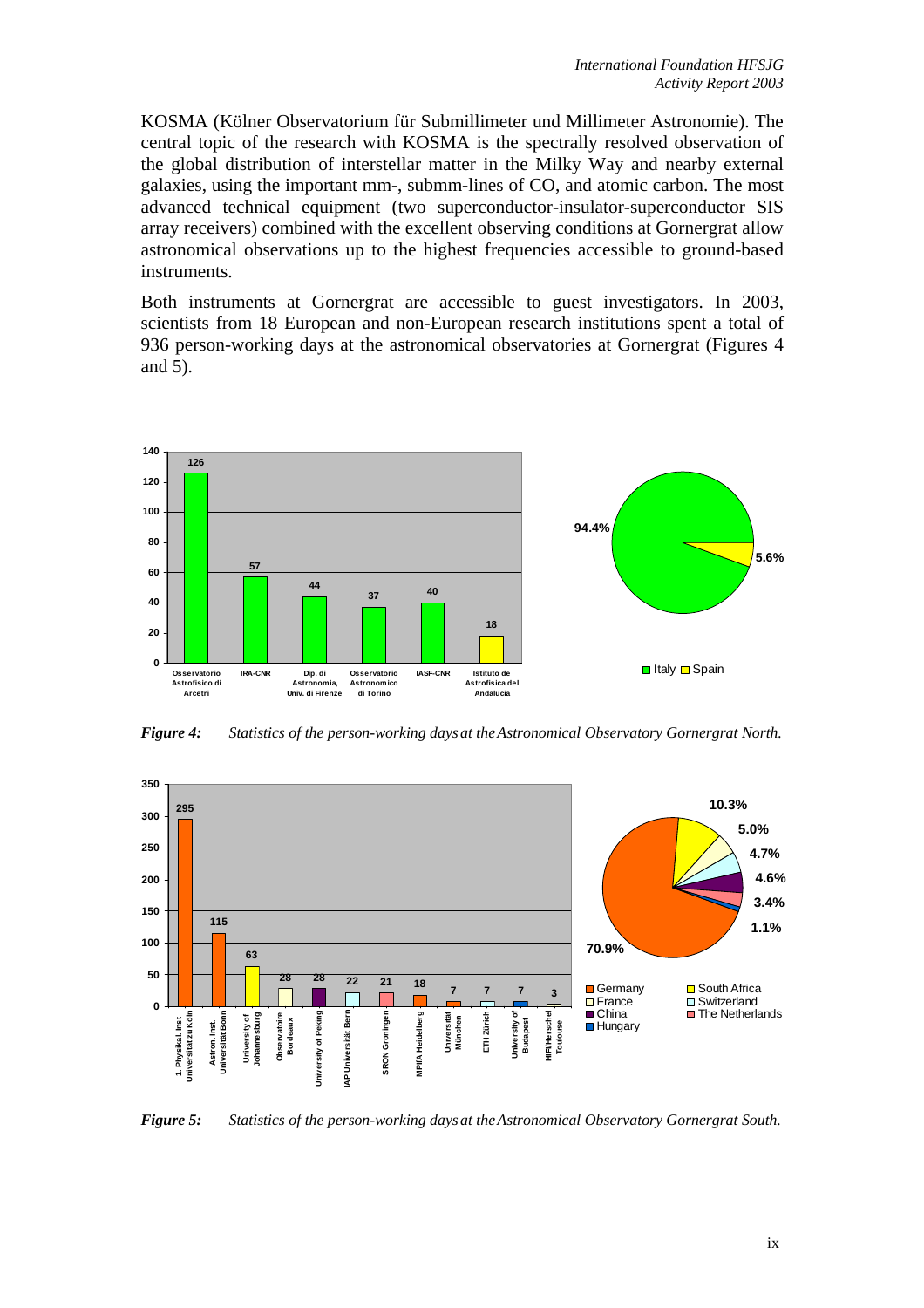Within a collaboration with the KOSMA team the Institute of Applied Physics of the University of Bern investigates the spectral development of the radio emission and electron distribution during the acceleration and thermal phase of solar flares. Shortly after completion of a new receiver the exceptional flare on October 19, 2003, was observed. This observation gave fascinating results about the temporal evolution of the millimeter flux and a significant shift in the source position correlated with a dramatic change in source diameter. Some of these features were observed for the first time.

Since 1998, the Space Research and Planetary Sciences Division of the University of Bern has been operating a solar neutron telescope (SONTEL) on the Belvedere plateau. This detector is the European cornerstone of a worldwide network initiated by the Solar-Terrestrial Environment Laboratory of the Nagoya University for the study of high-energy neutrons produced in energetic processes at the Sun. Analysis of the recordings during the series of extremely energetic solar eruptions that occurred at the end of October and the beginning of November, however, shows no indication of the presence of solar neutrons near Earth. Nevertheless, even in the absence of solar neutrons the SONTEL data during the October/November 2003 time period are of special interest, in particular for the study of solar-terrestrial effects.

The scientific work at Gornergrat during the past year resulted in 20 publications. Details of the activity during 2003 can be found in the individual reports.

In 2003 the I. Physikalisches Institut of the Universität zu Köln was the main organizer of two conferences in Zermatt. From July 14-18, the  $4<sup>th</sup>$  International Conference on Tunable Diode Laser Spectroscopy was held at the Grand Hotel Zermatterhof. The  $4<sup>th</sup>$  Cologne-Bonn-Zermatt Symposium on "The dense Interstellar Medium in Galaxies" was held from September 22-26, at the same location. Both conferences were extremely successful, each attracting more than 200 participants from all over the world.

Many of the conference participants seized the opportunity to visit Gornergrat, as did a major group of technical staff of Swiss transport companies (June 14, 2003).

An extremely important help for the successful scientific work done at Gornergrat is the continued support provided by the Burgergemeinde Zermatt as the owner of the Gornergrat Kulm Hotel, by the Gornergratbahn, and locally by Mrs. Marianne Schwall and Mr. Uli Schwall as the director of the Kulm Hotel, and his crew.

### **Summary and Acknowledgements**

As documented by the individual activity reports, the large number of publications, and the feedback from meetings, scientific work at the High Altitude Research Stations Jungfraujoch and Gornergrat during the report period 2003 continued to be extensive and of high international standard. Due to the unique observational and measuring conditions, the Jungfraujoch station has maintained its position as a key station in a number of European and global measuring networks for climate and environmental studies. For the same reasons, Gornergrat continues to be a center for outstanding astronomical and astrophysical research. The Foundation HFSJG therefore confirmed its role as a provider of excellent research infrastructure. The hard work and the efforts of all who contributed to this success are highly appreciated and gratefully acknowledged. We also thank all members of the Foundation and their representatives for their support. In particular, we thank the Swiss National Science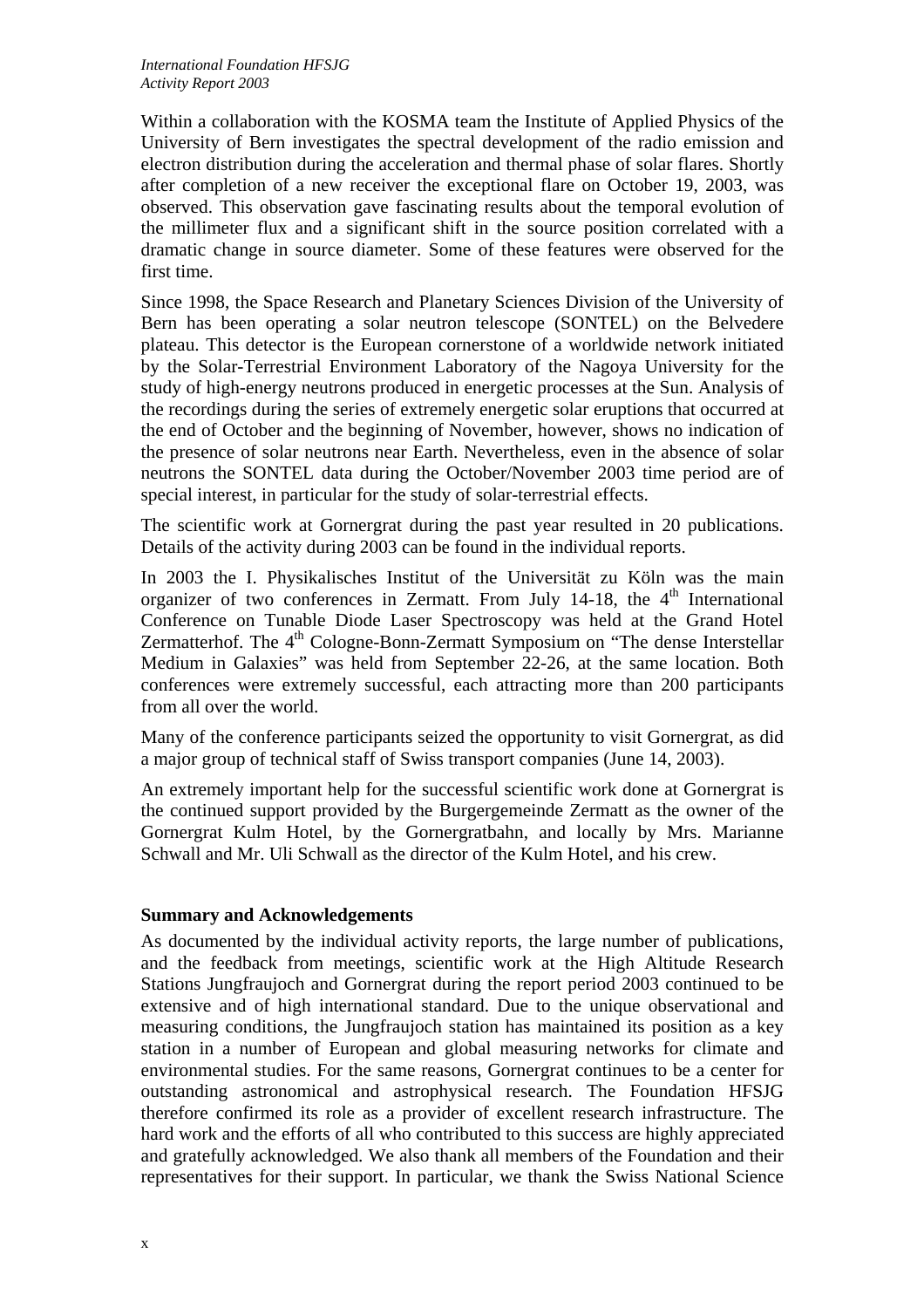Foundation for the most significant funding of the Swiss contribution, and in particular Prof. Albert Matter (President Division II), Dr. Paul Burkhard (Head secretariat Division II), and Dr. Jean-Bernard Weber (Head Coordination and Interdivisional Tasks), for the excellent and benevolent collaboration.

Operation of the High Altitude Research Stations Jungfraujoch and Gornergrat would not be possible without the help and support of many individuals and organizations.

For the Jungfraujoch station, our thanks go to our custodians, Mr. and Mrs. Fischer, Mr. and Mrs. Hemund, and the now retired Mr. and Mrs. Jenni. With their devotion to duty, their competence, and their ability to create a comfortable atmosphere in the station, they are providing the basis for all scientists to do good research work. A special thanks goes to the Jungfrau Railway Holding Ltd and to the Jungfrau Railways. Without their goodwill and their substantial help the Research Station at Jungfraujoch could hardly be operated. Both the Board of the Jungfrau Railway Holding Ltd under its president Mr. Riccardo Gullotti, as well as the management and personnel of the Jungfraubahnen under Chief Executive Officer Walter Steuri, are always open and positive toward our needs, which quite often conflict with touristic objectives. We gratefully acknowledge the generous direct and indirect support and appreciate the continued interest in the research activity and the scientific output. At Jungfraujoch we are particularly grateful to Mr. Andreas Wyss, chief of technical services and maintenance, and his team. Our thanks also include Mr. Urs Zumbrunn, and the personnel of the Restaurant Top of Europe.

The great efforts of all these individuals and institutions would, however, be worthless if the research facilities would not be used adequately. We therefore would like to express our sincere gratitude to all scientists for their dedicated work and good collaboration, demonstrating through the excellence of their research that the High Altitude Research Station Jungfraujoch continues to fulfill an undisputed need of the scientific community.

In this sense, for Gornergrat our thanks go first to all the scientists of the Istituto di Radioastronomia (IRA-CNR), sezione di Firenze, of the Osservatorio Astrofisico di Arcetri and the Dipartimento di Astronomia e Scienza dello Spazio of the Università di Firenze, the I. Physikalisches Institut der Universität zu Köln, and of the University of Bern, and of all collaborating institutions. We then thank the BVZ Holding AG and, in particular, the Gornergrat-Monte Rosa-Bahnen with its president of the Board, Mr. René Bayard. The substantial continuous support provided by the Gornergrat-Monte Rosa-Bahnen, by its Chief Executive Officer Hans-Rudolf Mooser as well as the entire crew, has been essential for the success of the scientific work. Finally, we are extremely grateful to the Burgergemeinde Zermatt under the presidency of Mr. Andreas Biner, the members of the Burgerrat, and to Mr. Fernando Clemenz, Director of the Matterhorn Group. Without their goodwill and support it would not be possible to operate a world-famous astrophysical observatory at Gornergrat.

At the administrative office in Bern I would like to thank Dr. Urs Jenzer, the technical assistant HFSJG for electronics and computers, for his proficient work. Continued assistance by the Informatikdienste of the University of Bern in networking and data transfer is also gratefully acknowledged. We have greatly appreciated the competent services of our treasurer, Mr. Karl Martin Wyss, and the knowledgeable support and auditing by Mr. Christian Gasser. Last, but not least, I would like to thank our secretary, Mrs. Louise Wilson. Her devotion to the Foundation HFSJG, her